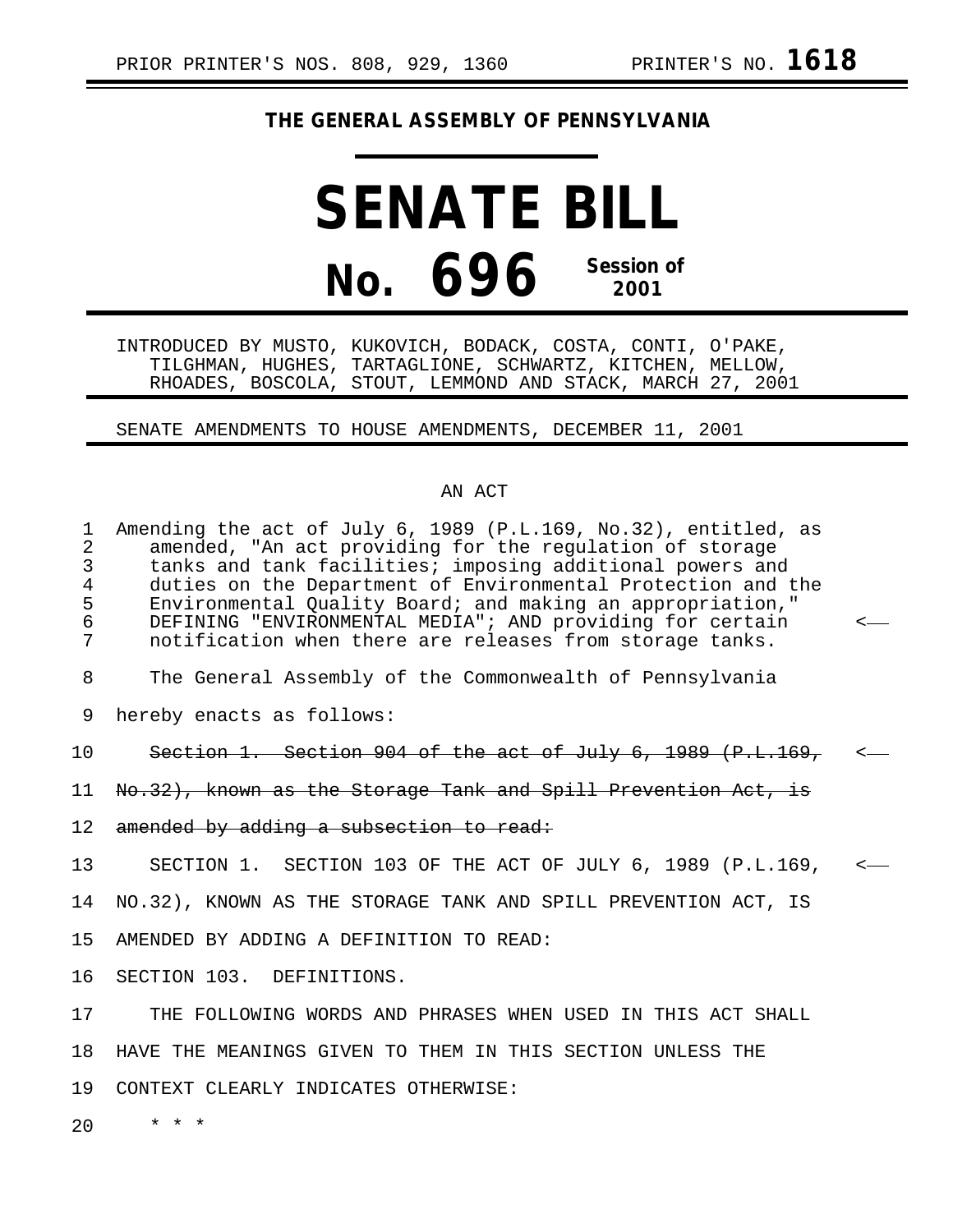| 1  | "ENVIRONMENTAL MEDIA." SOIL, SEDIMENT, SURFACE WATER,             |
|----|-------------------------------------------------------------------|
| 2  | GROUNDWATER, BEDROCK AND AIR.                                     |
| 3  | * * *                                                             |
| 4  | SECTION 2. SECTION 904 OF THE ACT IS AMENDED BY ADDING A          |
| 5  | SUBSECTION TO READ:                                               |
| 6  | Section 904. Notification.                                        |
| 7  | * * *                                                             |
| 8  | <u>(e) Releases from storage tanks.--Upon the occurrence of a</u> |
| 9  | release from a storage tank, the owner or operator of the         |
| 10 | storage tank shall immediately notify the appropriate regional    |
| 11 | office of the department. The owner or operator shall notify the  |
| 12 | department, as soon as practicable, but no later than 24 hours    |
| 13 | after the confirmation of a reportable release. Within 15 days    |
| 14 | of the notice required under this subsection, the owner or        |
| 15 | operator shall provide written notification to the department     |
| 16 | and to each municipality in which the reportable release has      |
| 17 | occurred, and each municipality where that release has impacted   |
| 18 | environmental media or water supplies, buildings or sewer or      |
| 19 | other utility lines. The written notification shall describe, to  |
| 20 | the extent the information is available, the requlated substance  |
| 21 | involved in the release, the quantity of the substance released,  |
| 22 | when the release occurred, where the release occurred, the        |
| 23 | affected environmental media and relevant information concerning  |
| 24 | the effect of the release on public health, impacts to water      |
| 25 | supplies, buildings or to sewer or other utility lines. The       |
| 26 | notice shall also include information on remedial actions that    |
| 27 | are planned, initiated or completed. The owner or operator shall  |
| 28 | also provide written notification to the department and each      |
| 29 | impacted municipality of new impacts to environmental media or    |
| 30 | water supplies, buildings or sewer or other utility lines         |
|    | 20010S0696B1618<br>$-2-$                                          |